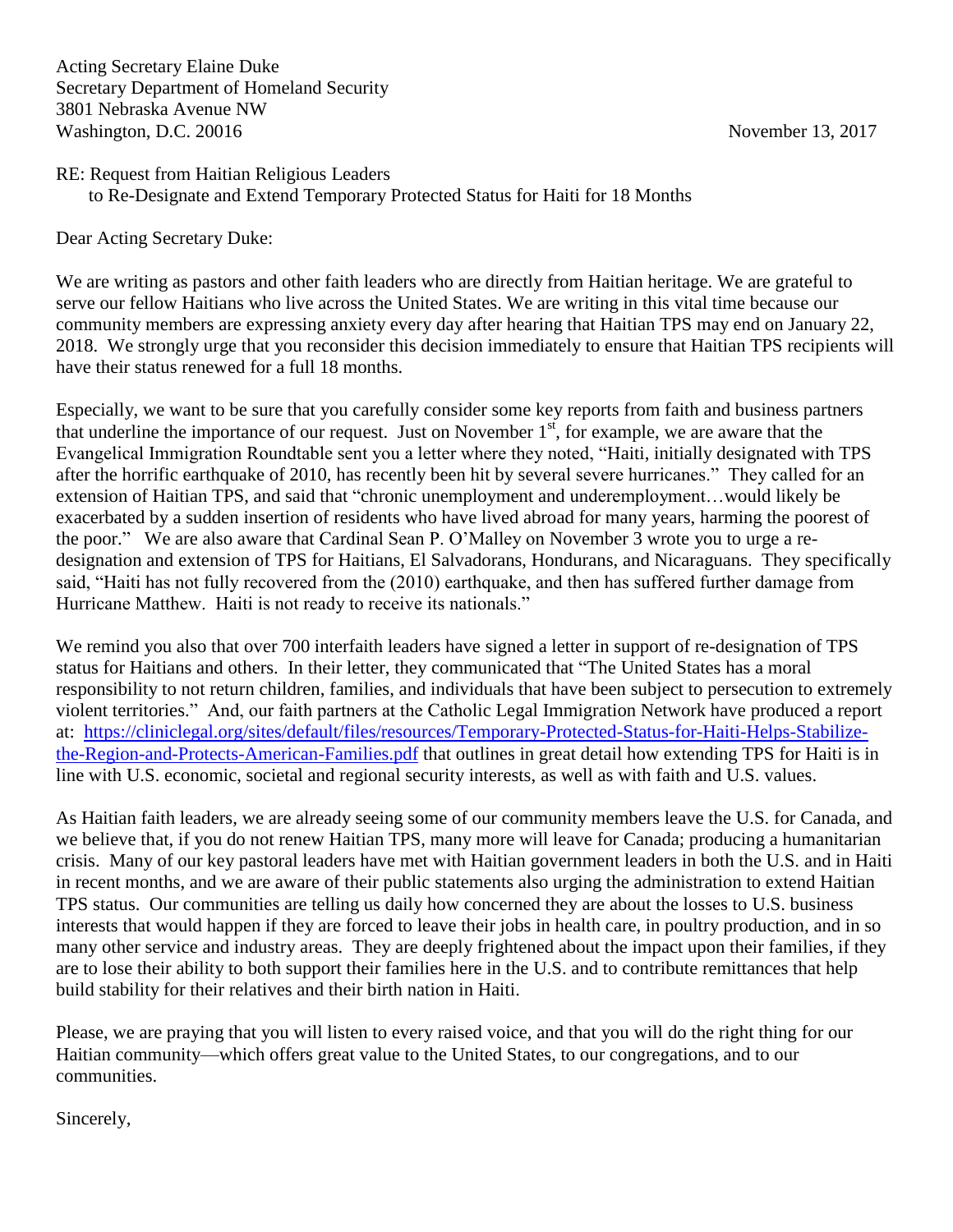Willeme Thomas Gabrielle Montilus

Dr. Philius Nicolas Pastor Disciples Evangelical Crusade Fishers of Men Brooklyn, NY

Celin Cornet Louis Azemar Diometre Usher and Server of Communion Third Pastor Third Pastor Parkway Church of God Word of Life Center Salisbury, MD Salisbury, MD

Joel Mesadieu and a structure of the structure of the structure of the Ismela Moise

Louis Joseph Raymonde Joseph

Solange Pierre Moril Deratus and the Moril Deratus and the Moril Deratus and Moril Deratus and Moril Deratus and Moril Deratus and Moril Deratus and Moril Deratus and Moril Deratus and Moril Deratus and Moril Deratus and M Kids Choir Leader **Pastor** Pastor Pentecostal Church of Disciples of Christ Church of God in Christ Salisbury, MD Brooklyn, NY

Senior Pastor Pastor Federalsburg Church of Nazarene Pentecostal Church of Disciples of Christ Federalsburg, MD Salisbury, MD

Luc Laguerre Natacha Castel Cornet Sunday School Teacher Sunday School Teacher Sunday School Teacher Sunday School Teacher Word of Life Center Parkway Church of God Salisbury, MD Salisbury, MD Salisbury, MD Salisbury, MD Salisbury, MD Salisbury, MD Salisbury, MD

Sunday School Monitor Sunday School Secretary Pentecostal Church of Disciples of Christ Pentecostal Church of Disciples of Christ Salisbury, MD Salisbury, MD

Lovelie Teus Micdale Joseph Sunday School Monitor **Kids** Helper Pentecostal Church of Disciples of Christ Pentecostal Church of Disciples of Christ Salisbury, MD Salisbury, MD Salisbury, MD Salisbury, MD Salisbury, MD Salisbury, MD Salisbury, MD

Elivestre Tanis Marie Yolette Tanis Senior Pastor **Assistant Pastor** Assistant Pastor Heaven Church **Heaven** Church Heaven Church **Heaven** Church **Heaven** Church **Heaven** Church **Heaven** Church **Heaven** Church **Heaven** Church **Heaven** Church **Heaven** Church **Heaven** Church **Heaven** Church **Heaven** Church **H** Maplewood, NJ Maplewood, NJ

Assistant Pastor Deacon Pentecostal Haitian Church Pentecostal Haitian Church Rahway, NJ Rahway, NJ

Simon Louissaint Roosevelt Medina Senior Pastor Musician and Senior Pastor Musician and Senior Pastor Musician and Musician and Musician and Musician and Musician and Musician and Musician and Musician and Musician and Musician and Musician and Musician an Pentecostal Haitian Church Pentecostal Church of Disciples of Christ Rahway, NJ Salisbury, MD

Rev. Dr. Whitney Pierre Christophe Leger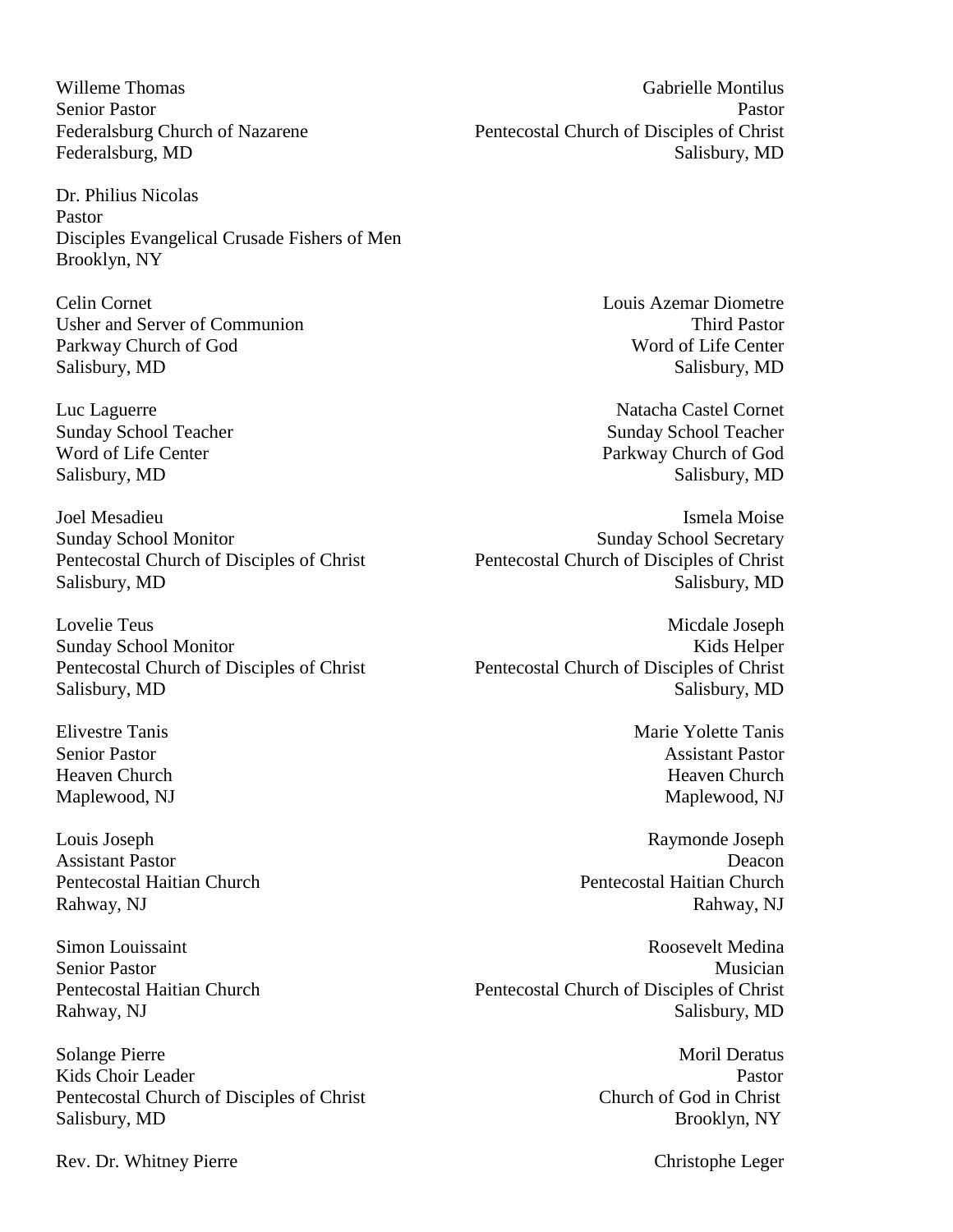Luc Guerrier **International Community** Sean Albert Rejouis Pastor Pastor Pastor Pastor Pastor Pastor Pastor Pastor Pastor Pastor Pastor Pastor Pastor Pastor Pastor Pastor Pastor Pastor Pastor Pastor Pastor Pastor Pastor Pastor Pastor Pastor Pastor Pastor Pastor Pastor Pastor Pasto Christian Church (Disciples of Christ) Independent Church Brooklyn, NY Rosedale, NY

Pierre Constant Jean Claude Michel Pastor Pastor Pastor Pastor Pastor Pastor Pastor Pastor Pastor Pastor Pastor Pastor Pastor Pastor Pastor Pastor Pastor Pastor Pastor Pastor Pastor Pastor Pastor Pastor Pastor Pastor Pastor Pastor Pastor Pastor Pastor Pasto Church of God (Disciples of Christ) Faithful Church of God Queens Village, NY Gardens City, NY

Nedie Pierre **Marie Clemence Ulcéna** (Nedie Pierre Marie Clemence Ulcéna) Pastor Pastor Pastor Pastor Pastor Pastor Pastor Pastor Pastor Pastor Pastor Pastor Pastor Pastor Pastor Pastor Pastor Pastor Pastor Pastor Pastor Pastor Pastor Pastor Pastor Pastor Pastor Pastor Pastor Pastor Pastor Pasto Church of Man (Disciples of Christ) Baptist Church Brooklyn, NY Roosevelt, NY

Ernst Cochy Brugard Brutus Brugard Brutus Brugard Brutus Brugard Brutus Brugard Brutus Brugard Brutus Brugard Brutus Brugard Brutus Brugard Brutus Brugard Brutus Brugard Brutus Brugard Brutus Brugard Brutus Brugard Brutus Pastor Bishop Works of Jacob Church Church Church Church Church of God Church of God Church of God Church of God Church of God Church of God Church of God Church of God Church of God Church of God Church of God Church of God Church of G Brooklyn, NY Valleystream, NY

Marc Thimothée Pierre Cecile Riley

Rev. Dr. CéDieu Gouin Samuel Alfred Fishers of Men Church Bishop Bishop Bishop Bishop Bishop Bishop Bishop Bishop Bishop Bishop Bishop Bishop Bishop Bishop Bishop Bishop Bishop Bishop Bishop Bishop Bishop Bishop Bishop Bishop Bishop Bishop Bishop Bishop Bish Brooklyn, NY Church of God

Petit Frere Verma Emmanuel Seide

El Shaddai Baptist Church Pastor Brooklyn, NY Christian Church (Disciples of Christ) Brooklyn, NY

Dalzon Sauveur Metayer Pastor Pastor Pastor Pastor Pastor Pastor Pastor Pastor Pastor Pastor Pastor Pastor Pastor Pastor Pastor Pastor Pastor Pastor Pastor Pastor Pastor Pastor Pastor Pastor Pastor Pastor Pastor Pastor Pastor Pastor Pastor Pasto Galilean Church Independent Church Independent Church Jamaica, NY Brooklyn, NY

Pierre Marc Damus Duvales Cineus Duvales Cineus Pastor Pastor Pastor Pastor Pastor Pastor Pastor Pastor Pastor Pastor Pastor Pastor Pastor Pastor Pastor Pastor Pastor Pastor Pastor Pastor Pastor Pastor Pastor Pastor Pastor Pastor Pastor Pastor Pastor Pastor Pastor Pasto Baptist Church Christ Sanctified Church Christ Sanctified Church Brooklyn, NY Brooklyn, NY

Leslie Thomas Lude Pinette Pastor Pastor Pastor Pastor Pastor Pastor Pastor Pastor Pastor Pastor Pastor Pastor Pastor Pastor Pastor Pastor Pastor Pastor Pastor Pastor Pastor Pastor Pastor Pastor Pastor Pastor Pastor Pastor Pastor Pastor Pastor Pasto Church of God Independent Church New York, NY Brooklyn, NY

Pastor Bishop Independent Church Church of God in Christ Jamaica, NY Brooklyn, NY

Brooklyn, NY

Pastor Bishop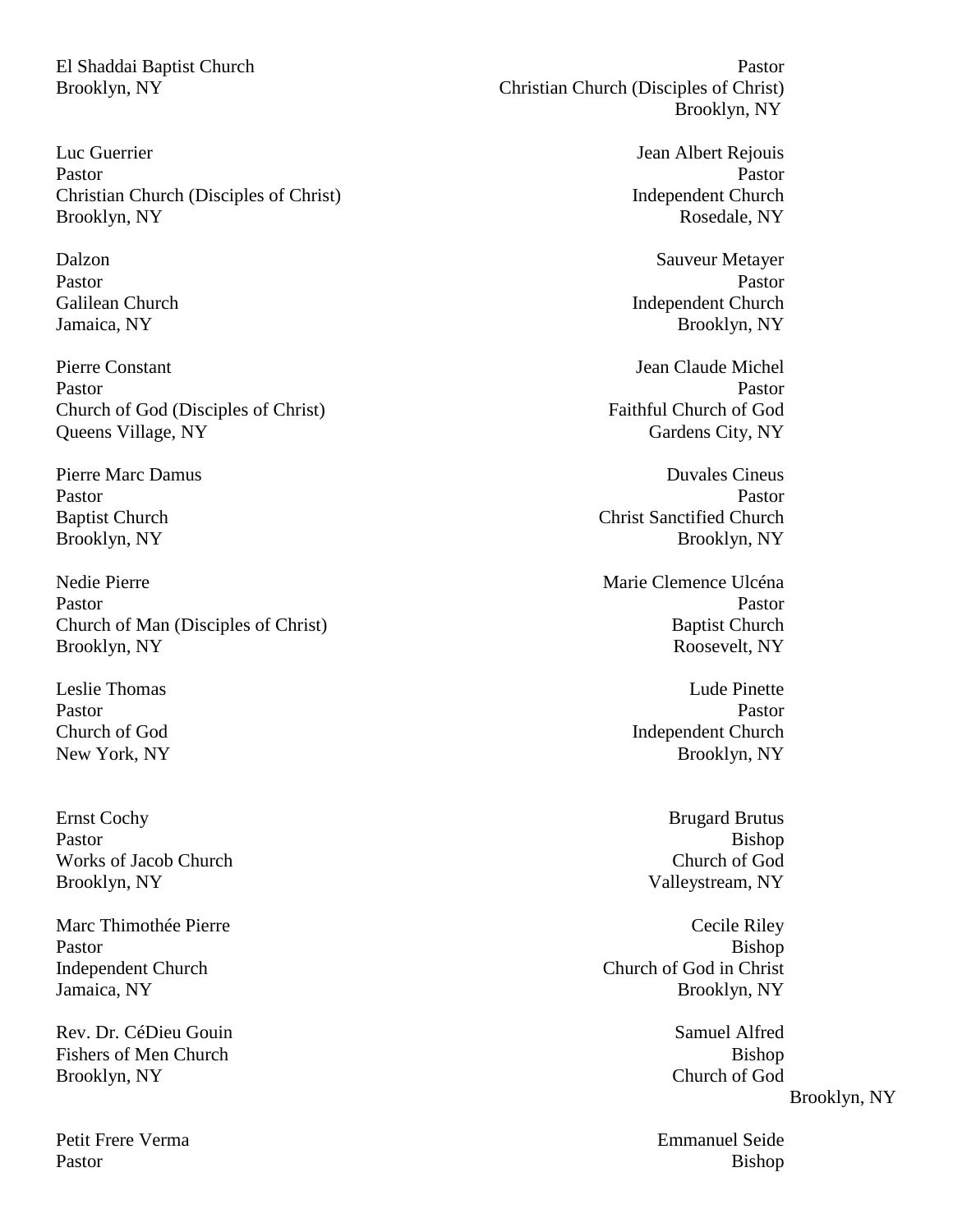Good Shepherd Baptist Church Alliance Church Alliance Church of Christ Saint Albans, NY Brooklyn, NY

Graham Exantus Rev. Dr. Luc Pierre Pastor Church of the Nazarene Ebenezer Haitian Baptist Church Brooklyn, NY Brooklyn, NY

David Marcelin Gusme Naldoint Senior Pastor Assistant Pastor Blades First Haitian Church of God First Haitian Baptist Church Blades, DE Seaford, DE

Moise Domond Faubert Jean Baptiste Senior Pastor Senior Pastor Sanctified Church of Christ First Haitian Methodist Laurel, DE Salisbury, MD

Louides Merilus Jean Wilfrid Pradieu Senior Pastor **Assistant Pastor** Assistant Pastor First Haitian Alliance Church **First Church** First Church of Nazarene Laurel, DE Federalsburg, MD

Beauvoir Duperoy Ezechias Salomon **Youth Pastor** Senior Pastor Dover Haitian Church of Nazarene Church of God of Prophecy Dover, DE Bridgeville, DE

Rev. Dr. Malherbe St. Juste New York Blog Rev. Dr. Eden McGuffie Church of Christ Philadelphia Baptist Church Brooklyn, NY Quebec

Flore Maurice **Daniel Laurent** Daniel Laurent **Daniel Laurent** Pastor Pastor Pastor Pastor Pastor Pastor Pastor Pastor Pastor Pastor Pastor Pastor Pastor Pastor Pastor Pastor Pastor Pastor Pastor Pastor Pastor Pastor Pastor Pastor Pastor Pastor Pastor Pastor Pastor Pastor Pastor Pasto Independent Church Christian Church (Disciples of Christ) Bay Shore, NY East Orange, NJ

Gesner Bienne Volksteine Gesner Bienne Jonnel Doris (Gesner Bienne Jonnel Doris Volksteine Jonnel Doris Volkst Pastor Pastor Pastor Pastor Pastor Pastor Pastor Pastor Pastor Pastor Pastor Pastor Pastor Pastor Pastor Pastor Pastor Pastor Pastor Pastor Pastor Pastor Pastor Pastor Pastor Pastor Pastor Pastor Pastor Pastor Pastor Pasto Baptist Church Church Church Church of God Brooklyn, NY Richmond Hill, NY

Gregory Nelson Wadner Gedeon Pastor Pastor Pastor Pastor Pastor Pastor Pastor Pastor Pastor Pastor Pastor Pastor Pastor Pastor Pastor Pastor Pastor Pastor Pastor Pastor Pastor Pastor Pastor Pastor Pastor Pastor Pastor Pastor Pastor Pastor Pastor Pasto Baptist Church Independent Church Independent Church Madison, AL Philadelphia, PA

Gary Nicholas Jean Marc Platel Senior Pastor Senior Pastor Word of Life Center **First Haitian Salem Church** Salisbury, MD Laurel, DE